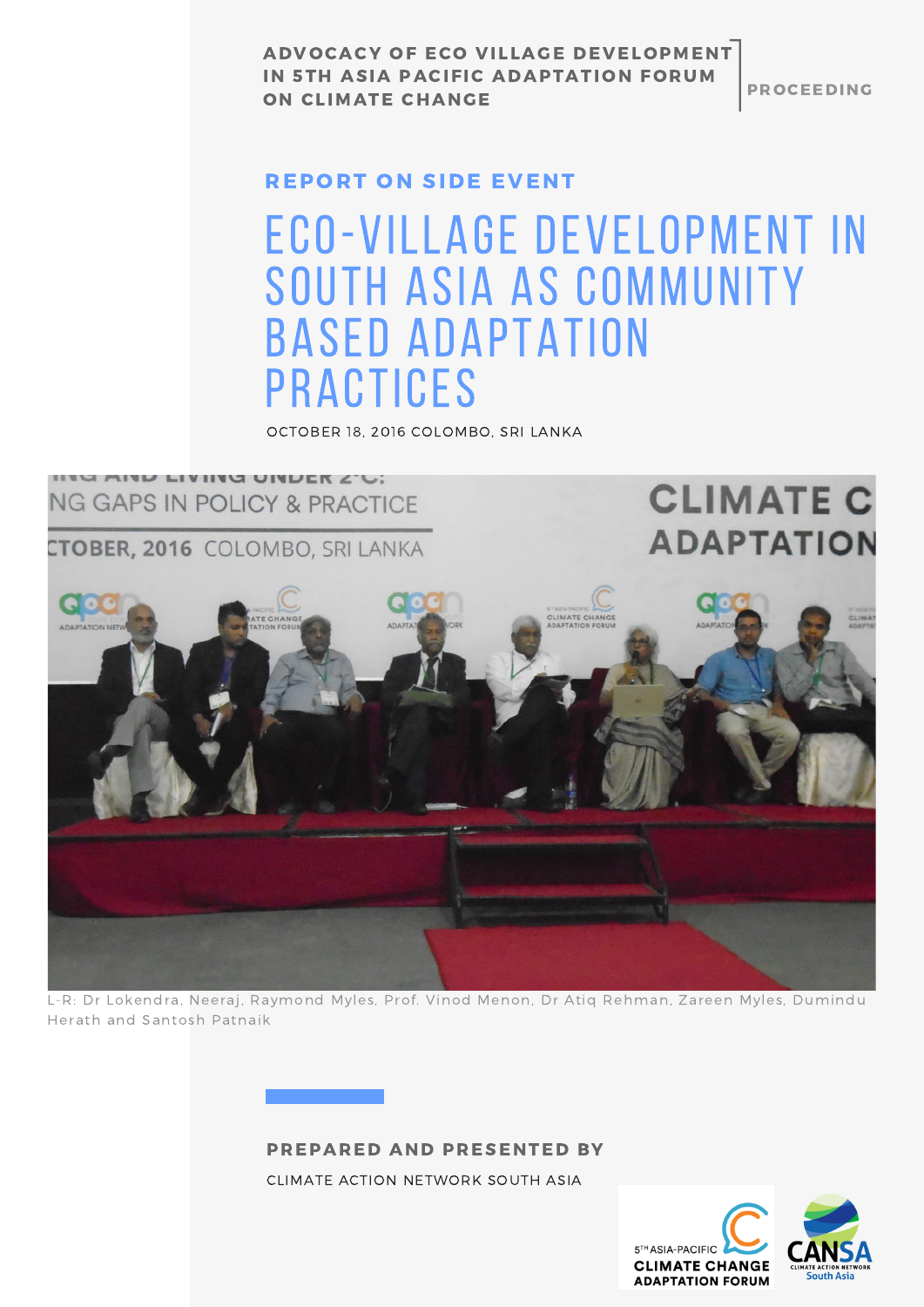**PROCEEDING** 

### **INTRODUCTION**

Addressing climate change and eradicating poverty are the most gruesome challenges of human development. Challenges emerge in the form of rising impacts of climate change and heightening consumption oriented of GHG emission while rural areas in South Asia remain unserved of basic life services. In order to tackle these multiple challenges, Eco Village Development (EVD) concept brings in local solutions by using local resources and low-cost techniques. The EVD concepts are more relevant in the current era of implementing international agreements of 2015. Sendai Framework for Disaster Risk Reduction and Sustainable Development Goals bear a strong interlinkage with development and climate agenda. The countries in South Asia are committed to putting in place diverse mechanisms to execute the agreements. There is a clear synergy between EVD solutions and SDGs which have been framed to create a better future for all. While practicing the nuances of sustainable development, the foundation to build a stronger, ambitious and equitable climate action can be laid. The relevance of EVD in reducing risk to climate-induced disasters and achieving SDGs necessitated advocacy at all levels. 5th Asia Pacific Adaptation Forum on Climate Change provides an ideal platform to spread the word on ecological solutions.

# About Adaptation Forum

The Asia Pacific Adaptation Forum is the flagship event of The Asia Pacific Adaptation Network (APAN). APAN aims to bridge the gap by bringing adaptation practitioners close to each other and providing a platform for interaction and capacity building. It is a regional network that supports governments and other organisations to manage and apply adaptation knowledge in the region with an emphasis on knowledge management and capacity building. APAN is the first regional adaptation network developed and launched by the United Nations Environment Programme (UNEP) in 2009 under the Global Adaptation Network (GAN).

Adaptation Forum has been the regional platform for adaptation practitioners for experience sharing, crosslearning and networking. It is an opportunity of crosslearning and shares ideas among diverse stakeholders. The inaugural event was held in Bangkok in 2010. Subsequent events were organised in 2012, 2013 and 2014 in Bangkok, Incheon, Korea and Kuala Lumpur. Adaptation Forum events bring together policymakers, scientists, donors, youth, and representatives from several countries in South Asia and Pacific.



Neeraj Shreshta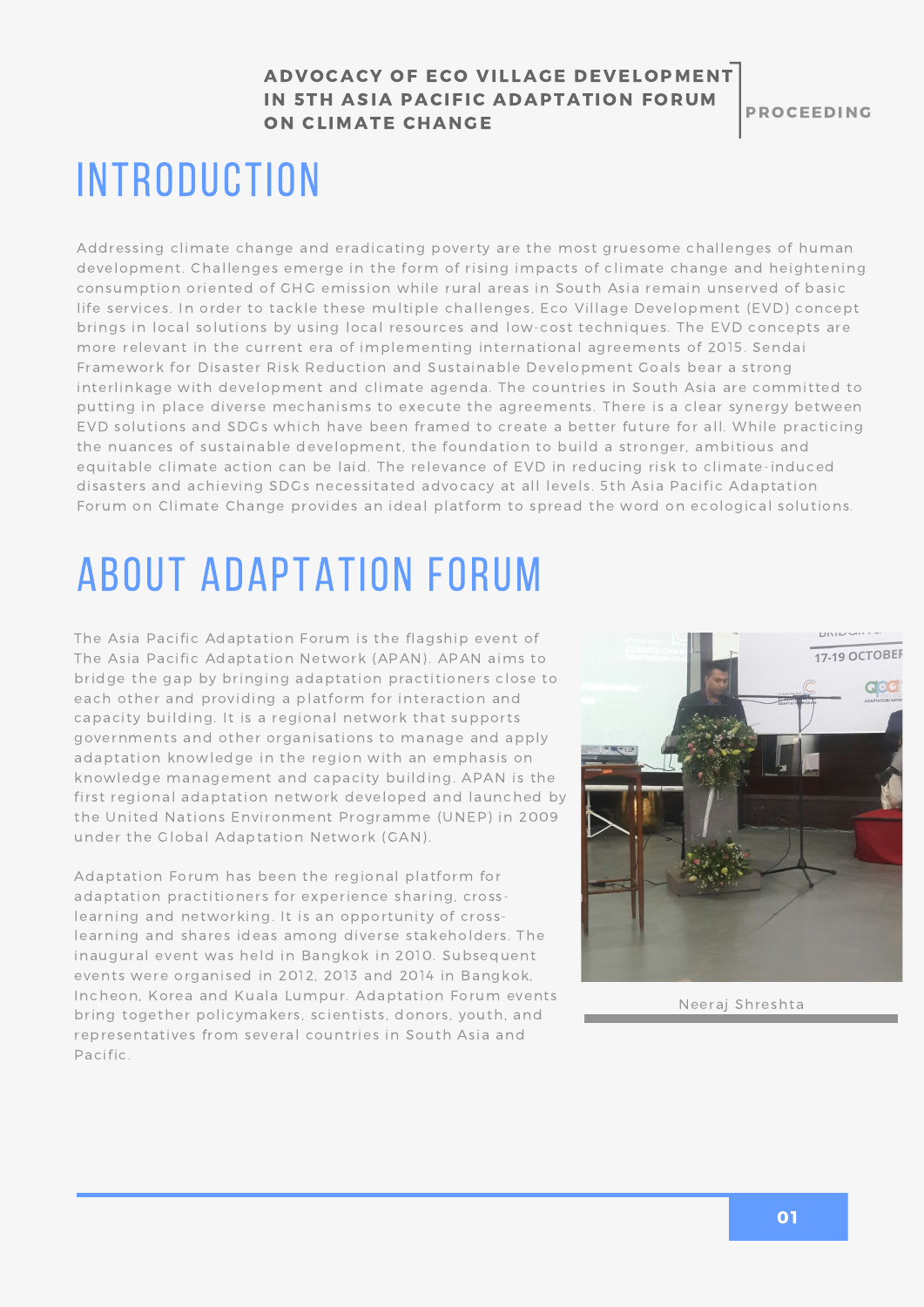**PROCEEDING** 

### Purpose of the session

The session was to enhance visibility for EVD approach and gain policy focus in regional and international negotiations on climate change. The session was to influence international, regional and national policymakers to include sustainable EVD into climate-related policies as well as in the proposals for international negotiations. It was intended to put emphasis on the effectiveness of localised and low-cost solutions to deliver on development aspirations of emerging economies without causing environmental degradation. The session was to create opportunities for policy advocacy with like-minded organisations across Asia and Pacific and create a niche for ecological solutions as adaptation.

## Target Audience

The target audiences were decision makers that included national (governmental) politicians and higher government officials in relevant ministries, state/regional politicians and officials including development planners and local authorities. The session was targeted at bilateral and international donors, financial institutions engaged in adaptation finance, NGOs, women's associations, youth and business associations and young researchers.

## DESCRIPTION OF THE SESSION



Dumindu Herath

The session was titled as "Co-ordinating Policy Initiatives for Adaptation" with an aim to convey messages to relevant stakeholders including national and regional 17-19 OCTOBER, climate negotiators responsible for national climate policy and international negotiations. The session established linkages between Sendai Framework on Disaster Risk Reduction, Paris Agreement and the Sustainable Development Goals with eco village development efforts by partners in South Asia. The session established that in order to enhance climate resilience in vulnerable areas, development policies need to be inclusive, gender responsive and supportive of integrating climate agenda. The session emphasised that collaboration is needed among a wide group of stakeholders on building coherence between existing knowledge on adaptation. Disaster risk reduction, adaptation and sustainable development need integration into national as well as local planning processes. The session established Eco Village Development as a practical approach to achieving

achieving climate-related SDGs and established as a means for disaster preparedness and disaster risk reduction. Reflecting on Paris Agreement, the case studies shared in the session established EVD as a credible approach for adaptation.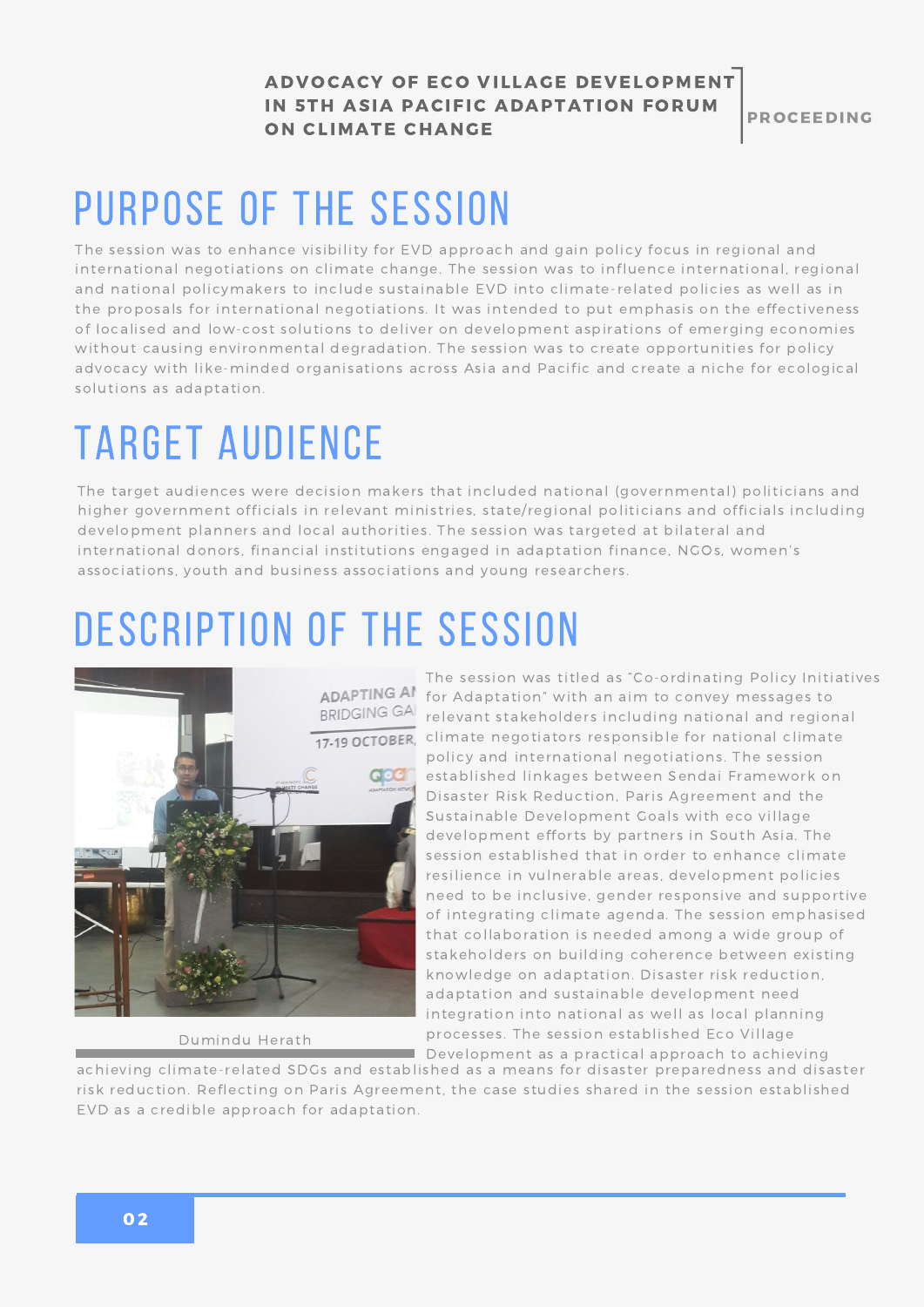**PROCEEDING** 

The EVD approach was recognised as an alternative narrative of development as Dr Lokendra Thakkar representing Department of Environment, Government of Madhya Pradesh, India introduced an initiative to implement ecological solutions in rural areas of the state. Madhya Pradesh has embarked on to develop 1,100 climate-smart villages with an aim to promote climate resilient agriculture practices and improve productivity. The project would be implemented in 100 villages each in 11 agroecological zones of the state with a cost of Rs.150 crore per year. The session was moderated by Prof Vinod Menon, Founding Member, National Disaster Management Authority, India and co-facilitated by D. Atiq Rahman, Executive Director, Bangladesh Centre for Advanced Studies.

### Outputs from the Adaptation Forum

#### i) Advocacy Opportunities

- The forum created numerous advocacy opportunities among partners and like-minded organisations. The session facilitated knowledge exchange among more than 40 participants.
- Climate Tracker [\(www.climatetracker.org\)](http://www.climatetracker.org/) expressed interest to know about EVD project activities and outcomes of implementation at village level.
- Dr Lokendra Thakkar has expressed interest in conducting exposure visits of government officials of Madhya Pradesh state to EVD demonstration areas in Ranichouri block, Tehri Garhwal district, Uttarakhand.
- Networking with delegates from Jammu and Kashmir and Pakistan was materialised who shared their experiences with EVD delegates. Adaptation forum could extend the reach of EVD strategies beyond project countries and initiating contacts with new people.
- An abstract on EVD practices by Mr Dumindu Herath was published in the Adaptation Forum proceedings.



Dr Lokendra Thakkar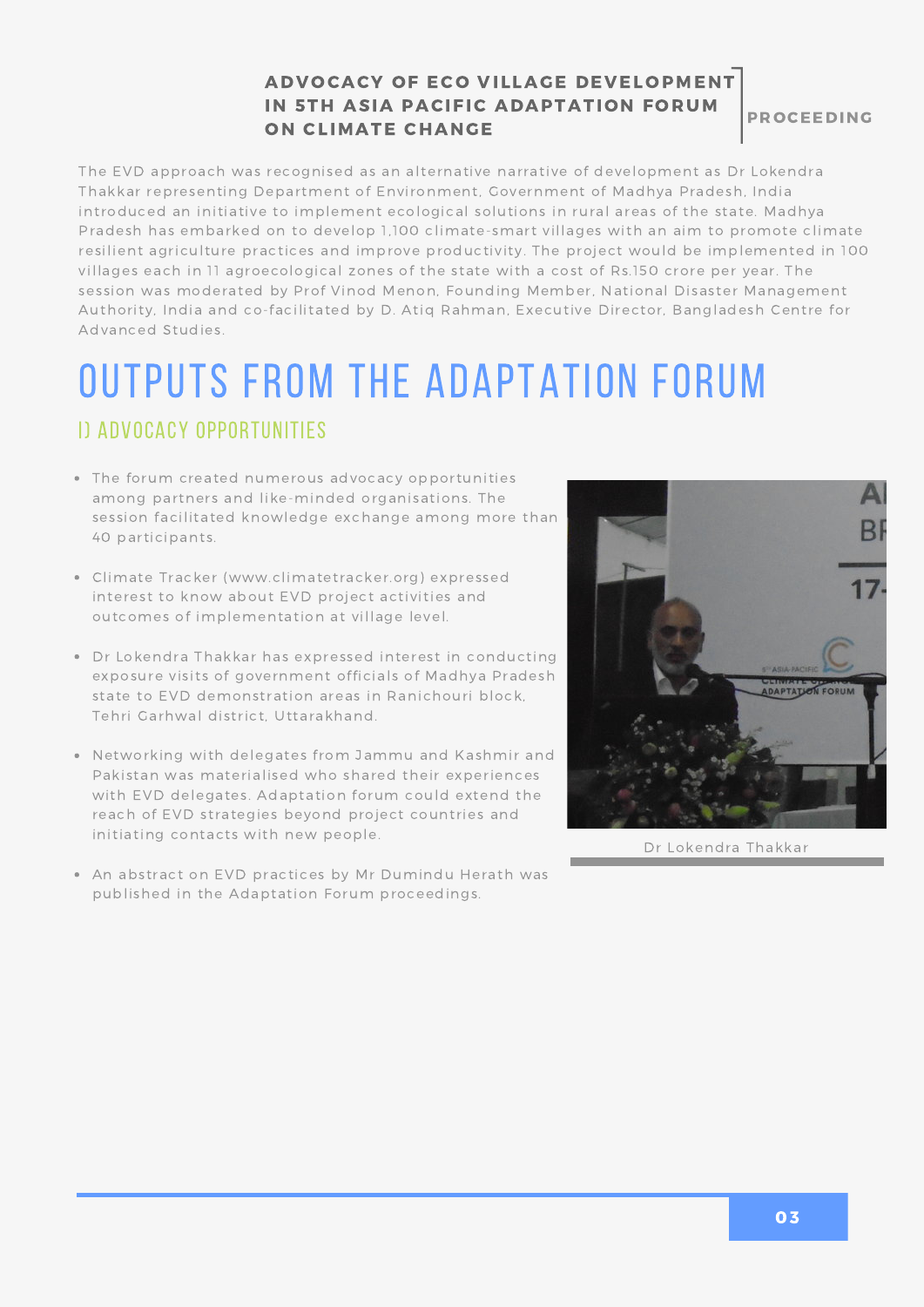**PROCEEDING** 

### Excerpts from partners

The regional event was a good platform to advocate on EVD given the audience. The regional potential for the applicability and replicability of solutions such as EVD is on the higher side given the context. This was shown through the interest of participants for the EVD theme at the EVD Side event and positive interactions prior to and following the side event. Opportunity to publish briefing notes on EVD in the publication was also very helpful to propagate the EVD concept to a bigger audience. As a Sri Lankan, presentations by Sri Lankan decision makers on their take on climate change and the way forward was immensely useful for planning future activities locally. Moreover, the Sri Lanka NEXT exhibition and awards ceremony which was held parallelly with the Adaptation forum enriched the experience with Sri Lankan interventions on adaptation and mitigation to Climate change.

Dumindu Herath Project Manager from IDEA, Sri Lanka

Project Officer from CRT/N, Nepal

"APAN Forum 2016, provided international platform to the climate adaptation project proponents like Center for Rural Technology, Nepal (CRT/N) to share their experience of working with rural communities to implement decentralized climate adaptation initiatives like Eco-Village Development (EVD) Concept to enhance rural livelihoods of pro-poor, climate vulnerable communities". Niraj Shreshta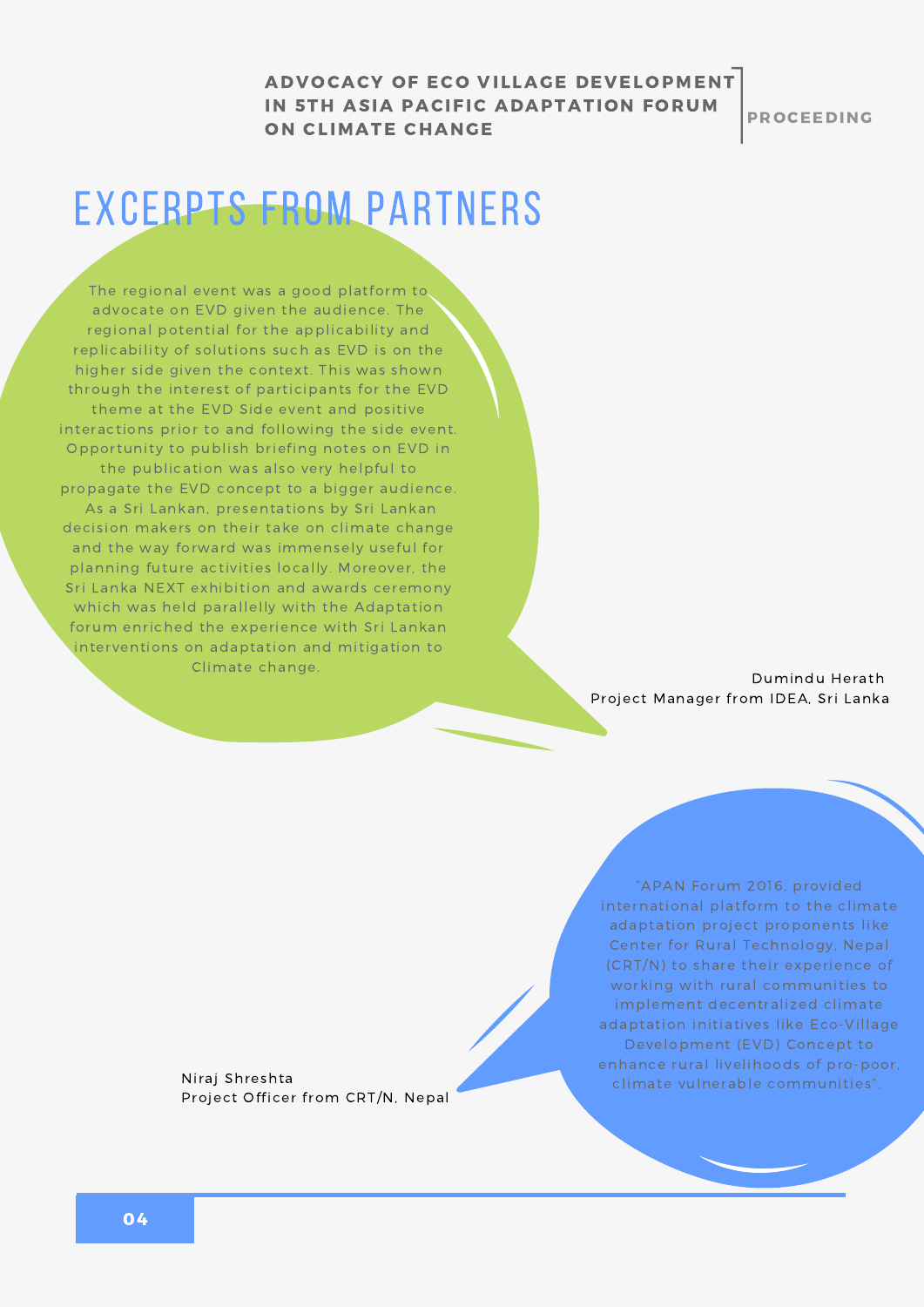**PROCEEDING** 

### PARTICIPANTS AT THE EVENT

- Dr Lokendra Thakkar
- Dr Vinod Menon
- Dr Atiq Rehman
- Shovana Maharjan
- Niraj Shrestha
- Dumindu Herath
- Raymond Myles
- Zareen Myles
- Santosh Patnaik
- [Government](http://www.climatetracker.org/) of Madhya Pradesh
- Founding Member, National Disaster [Management](http://www.climatetracker.org/) Authority, India Executive Director, BCAS
- CRT Nepal
- 
- CRT Nepal IDEA Sri Lanka
- INSEDA India
- WAFD, India
- CANSA